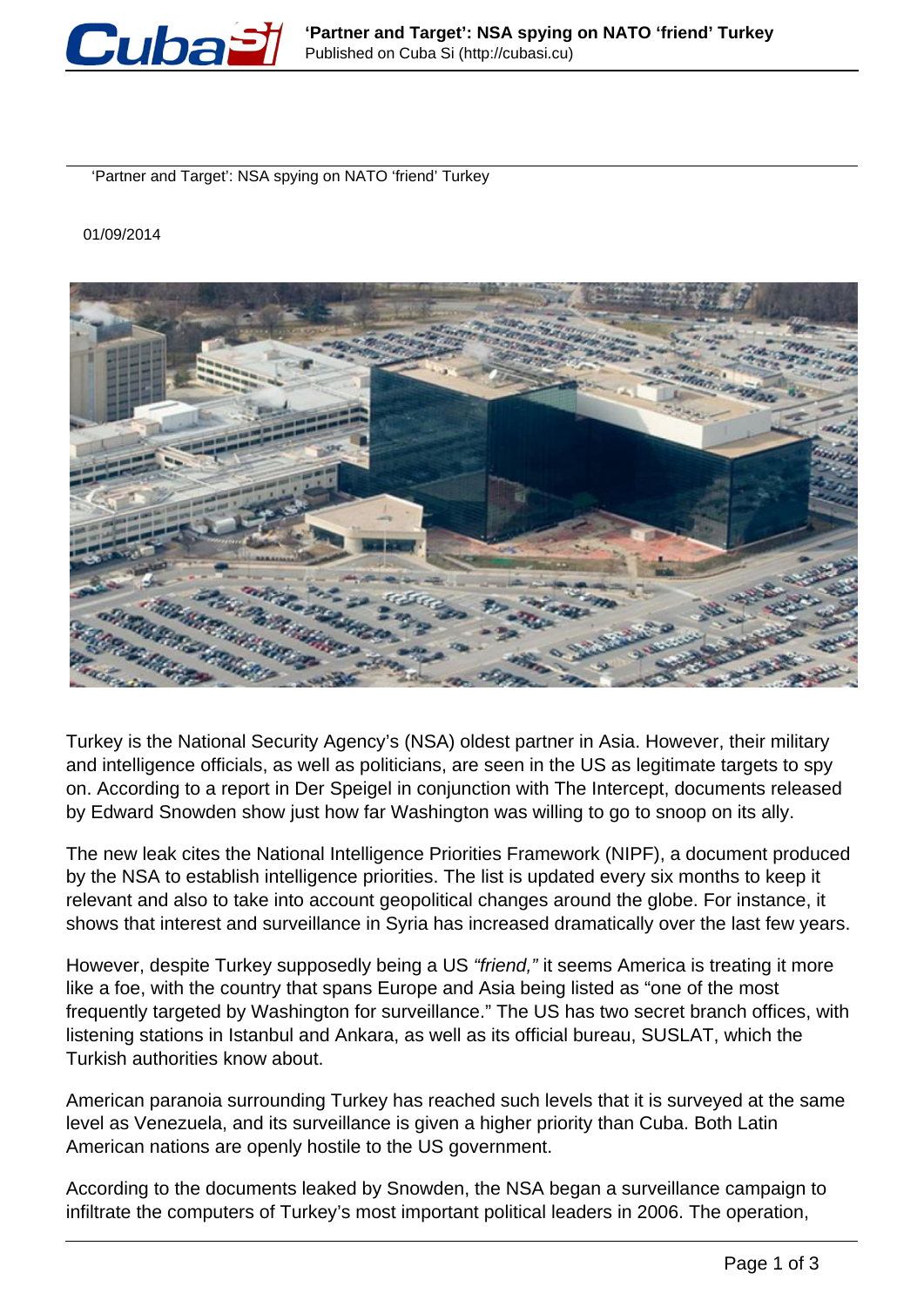which was named "Turkish Surge Project Plan," took only six months to achieve its aims, giving US intelligence official's unprecedented access to the thoughts of Turkey's political elite.

The NSA's surveillance campaign against Turkey was not just limited to the country itself, according to Der Spiegel. A classified document from 2010 states that the intelligence organization kept a very close watch on the **Turkish Embassy** in Washington DC, where they had access to the telephone system, while they also had the ability to hack into computers.

The NSA also reportedly installed Trojan software at Turkey's UN representation in New York. According to the NSA document, this even gave it the capability of copying entire hard drives at the UN mission.

## **Shifting relations with Turkey's Kurds**

Cuba

The US has not only had Turkey in its sights, but also the Kurdistan Workers Party (PKK). Recently America has been trying to woo the **Kurds** in their battle against the Islamic State in northern Iraq and has even supplied them with arms. However, their counterparts in Turkey are still considered a terrorist organization by both the US and the EU, despite many of them traveling to Syria and Iraq to fight against the group formally known as ISIS.

Documents leaked by Snowden show that the **PKK**, who want to achieve independence from Turkey and create their own state, are the most spied-upon group or nation by the NSA, with the exception of Russia.

Washington has given the Turkish government frequent assistance in their quest to curb the perceived threat that the Kurds pose. One top secret NSA document from 2007 states that the agency provided Turkey with geographic data and recording of telephone conversations between PKK members, which then helped Turkish intelligence agents capture or kill their targets. State-of-the-art voice recognition technology was offered to the Turks in 2012, while they were also given information about PKK money flows and where exiled leaders were living abroad.

US misinformation even led to the deaths of 34 Kurds in December 2011 near the Turkish-Iraqi border, the leaked documents said. An American drone had been flying overhead and spotted a group, which they believed were terrorists. However they turned out to be smugglers, who were returning from Iraq with fuel containers. Several Turkish F-16 fighter jets were scrambled and the convoy was destroyed, the Wall Street Journal reported in 2012.

## **Germany, UK also keep eye on Turkey**

The US is not the only nation to have kept close surveillance on Turkey. The Der Speigel newspaper recently revealed that Germany's intelligence service, the BND, has been spying on Turkey since 2009.

Conservative lawmaker Hans-Peter Uhl defended his country's actions by referring to such issues of concern such as human trafficking, drugs and terrorism.

"We need to know what is coming to us from EU-applicant Turkey," he told Focus.

Meanwhile the UK has monitored Turkey's political elite as well as elements of the country's